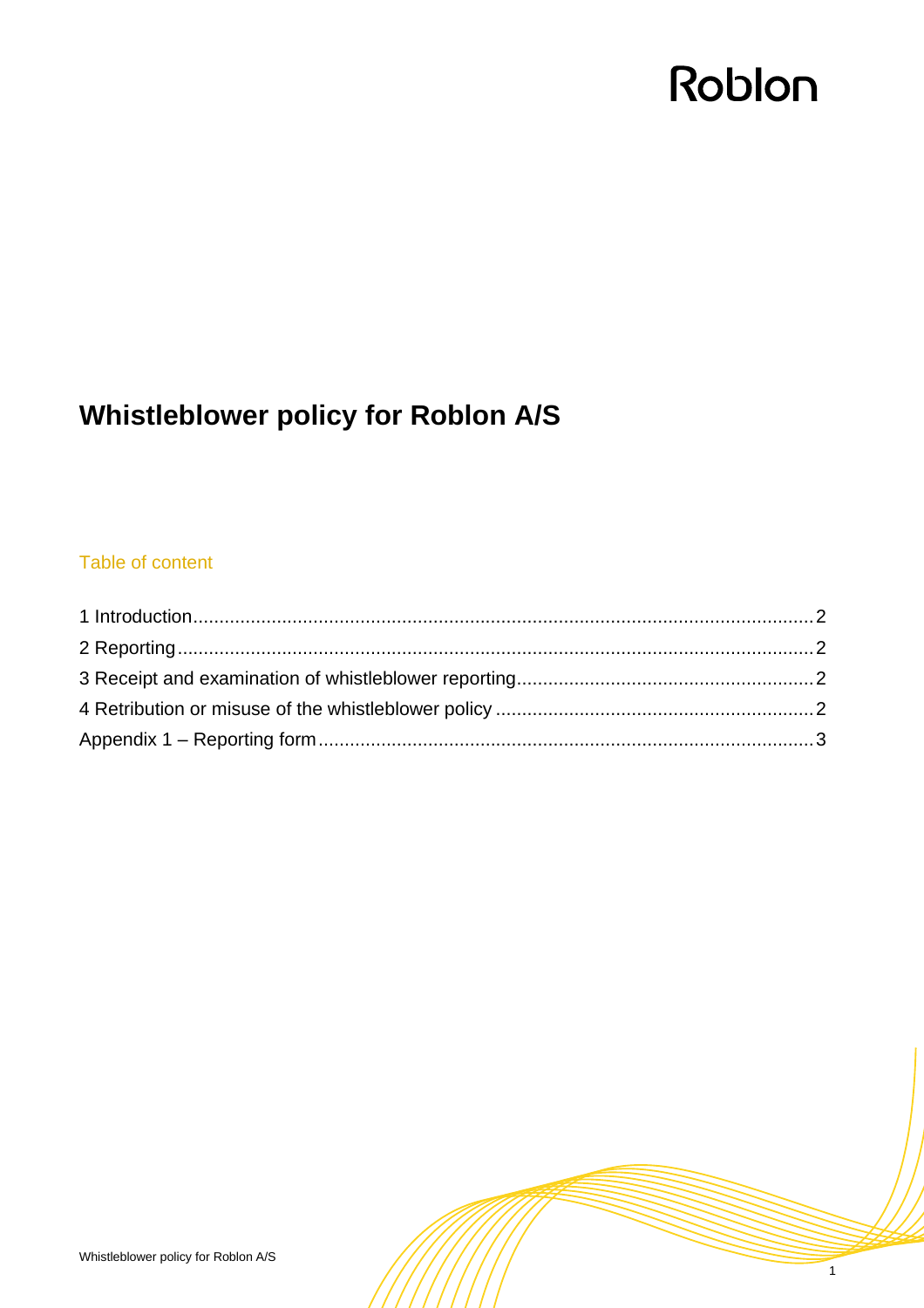# Roblon

#### <span id="page-1-0"></span>**1 Introduction**

Roblon A/S has introduced a whistleblower policy to enable employees, former employees, customers, suppliers, business partners, shareholders and other stakeholders to report suspected unlawful or unethical conduct within the Roblon Group, such as: suspected financial crime, bribery, corruption, breach of competition law or environmental and climate regulation, discrimination or sexual harassment. The whistleblowing policy is to be used solely for reporting of actual or suspected serious misconduct, including any acts that are potentially harmful to Roblon's business or reputation. Employees should not use the whistleblowing policy to report issues related to employment terms, working environment or the like. Such issues should be reported to Management or HR, unless they are unusually serious or for a particular reason cannot be reported through regular channels. Customers should not use the whistleblowing policy to make complaints about Roblon's deliveries. Such complaints should be made to the customer's regular Roblon contact person. Concerns may be reported anonymously or non-anonymously and will be treated as confidential. Roblon prefers persons reporting concerns to disclose their name and other contact details, so that it is possible to ask clarifying questions, if needed.

### <span id="page-1-1"></span>**2 Reporting**

Concerns may be reported by e-mail to: whistleblower@roblon.com or by letter to: Roblon A/S for the attention of the Chairman of the Board or, if the issue relates to the Chairman, of the Deputy Chairman, Nordhavnsvej 1, 9900 Frederikshavn, Denmark.

PLEASE MARK ENVELOPE "CONFIDENTIAL"

Confidential personal data should not be sent by e-mail, as they may not be transmitted in unencrypted form via the open internet. Therefore, reporting of concerns comprising confidential personal data must be sent by letter.

To facilitate thorough examination of all reported concerns, whistleblowers are encouraged to identify and describe their concerns in as much detail as possible. A form for this purpose is available on Roblon's website under Investors (see appendix 1).

#### <span id="page-1-2"></span>**3 Receipt and examination of whistleblower reporting**

All reporting sent as indicated above will be received directly by the Chairman of the Board of Directors and will not be seen by anyone else before the Chairman. The Chairman will thoroughly examine all reported concerns and take any necessary action. All reporting will be treated as confidential.

Depending on the nature of the individual concerns reported, the Chairman may choose to involve Roblon's Management or external advisers, such as the company's legal advisers or auditors. If the reported concerns relate to the Chairman, the matter should be reported by letter addressed to the Deputy Chairman. All reporting sent to the Deputy Chairman of the Board of Directors will be received directly by the Deputy Chairman and will not be seen by anyone else before the Deputy Chairman.

#### <span id="page-1-3"></span>**4 Retribution or misuse of the whistleblower policy**

Roblon A/S will not tolerate any form of retribution against or punishment of persons reporting concerns in good faith via the whistleblowing policy.

Any persons believing that they have faced retribution for reporting a concern or participating in examinations should immediately report this via the whistleblowing policy. Such reports will be examined in confidence.

Any misuse of the whistleblowing policy and any false reporting made deliberately and in bad faith will be duly sanctioned.

Approved by the Board of Directors December 2021